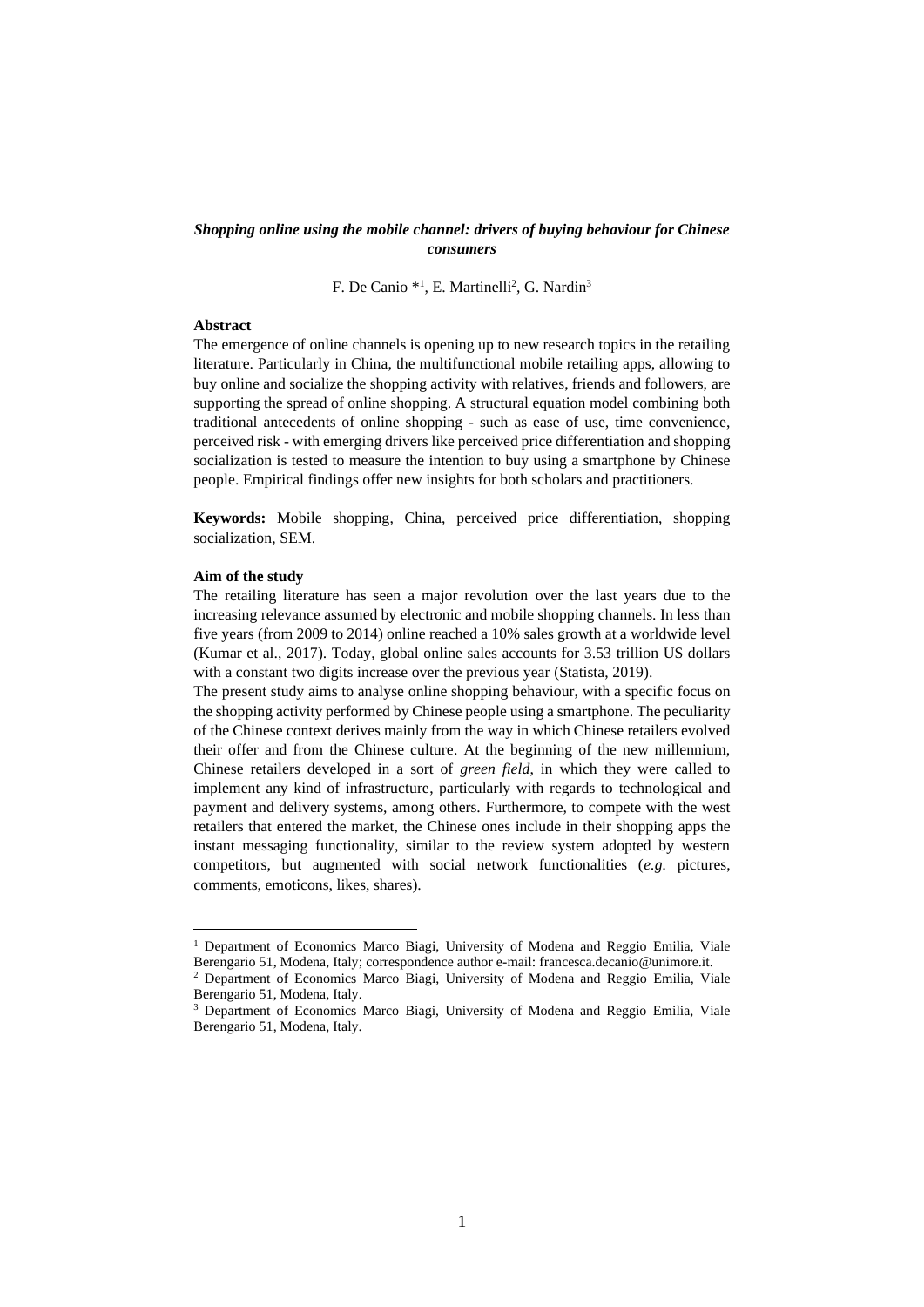These actions made the Chinese online retailing, and in particular its mobile channel, the most developed worldwide thanks to its flexibility and ability to constantly evolve and adapt to consumer needs and wants. Indeed, in 2017, while mobile sales (m-sales) account for 60% of the total online sales globally, in China its market-share exceeded 80% of online sales favored by the growing presence of the shopping apps installed in almost 70% of the smartphones of the Chinese population (China Internet Watch, 2018).

The main theoretical contribution of the paper is to evaluate the consumers' online shopping behavior using a smartphone by the combined effect of some of the main antecedents of the mobile shopping (ease of use, time convenience, perceived risk) and new aspects, derived from the traditional retailing literature and adapted to the mobile context (perceived price differentiation, shopping socialization).

This article is structured as follows. The main hypotheses are proposed in the next section. Then the methodology and the main results are presented. A concluding section with the main implications and suggestions for future studies is presented at the end.

## **Theoretical framework and hypotheses**

The research draws on the retailing literature and the Technology Acceptance Model (TAM) and aims at investigating the main drivers of consumers' intention to buy online using a mobile app. Online retailers should provide consumers with ease of use systems and in-depth information about the provided products and services (Harris and Goode, 2010). Accordingly, we can posit that:

*H1: Ease of Use (EoU) has a significant and positive impact on the intention to buy online using a smartphone (SMART).*

The absence of time and space constrains in shopping using a smartphone makes this channel extremely time convenient (Childers et al., 2001). Thus, we postulate that:

*H2: Time Convenience (TIME) has a significant and positive impact on the intention to buy online using a smartphone (SMART).*

When consumer perceive online shopping as risky, with lacks in payment security, they will shop less online (Forsythe et al., 2006). Then, we hypothesize that:

*H3: Shopping Risk (RISK) has a significant and negative impact on the intention to buy online using a smartphone (SMART).*

Price is key in online purchase (Reibstein, 2002), particularly for price sensitive consumers that use to compare retailers and channels in order to get the best value. Price comparison was favoured by the emergence of mobile technologies. A recent study found that the online/offline perceived price differentiation leads consumer to buy online to save money (Fassnacht and Unterhuber, 2016). So, we assume that:

*H4: The Perceived Price Differentiation (PRICE) has a significant and positive impact on the intention to buy online using a smartphone (SMART).*

Consumers shopping socialization (SOCIAL) is under investigation by scholars since long (Moschis and Churchill, 1978). Arnould and Reynolds (2003) defined SOCIAL as the pleasure experienced by consumers by sharing their shopping task with relatives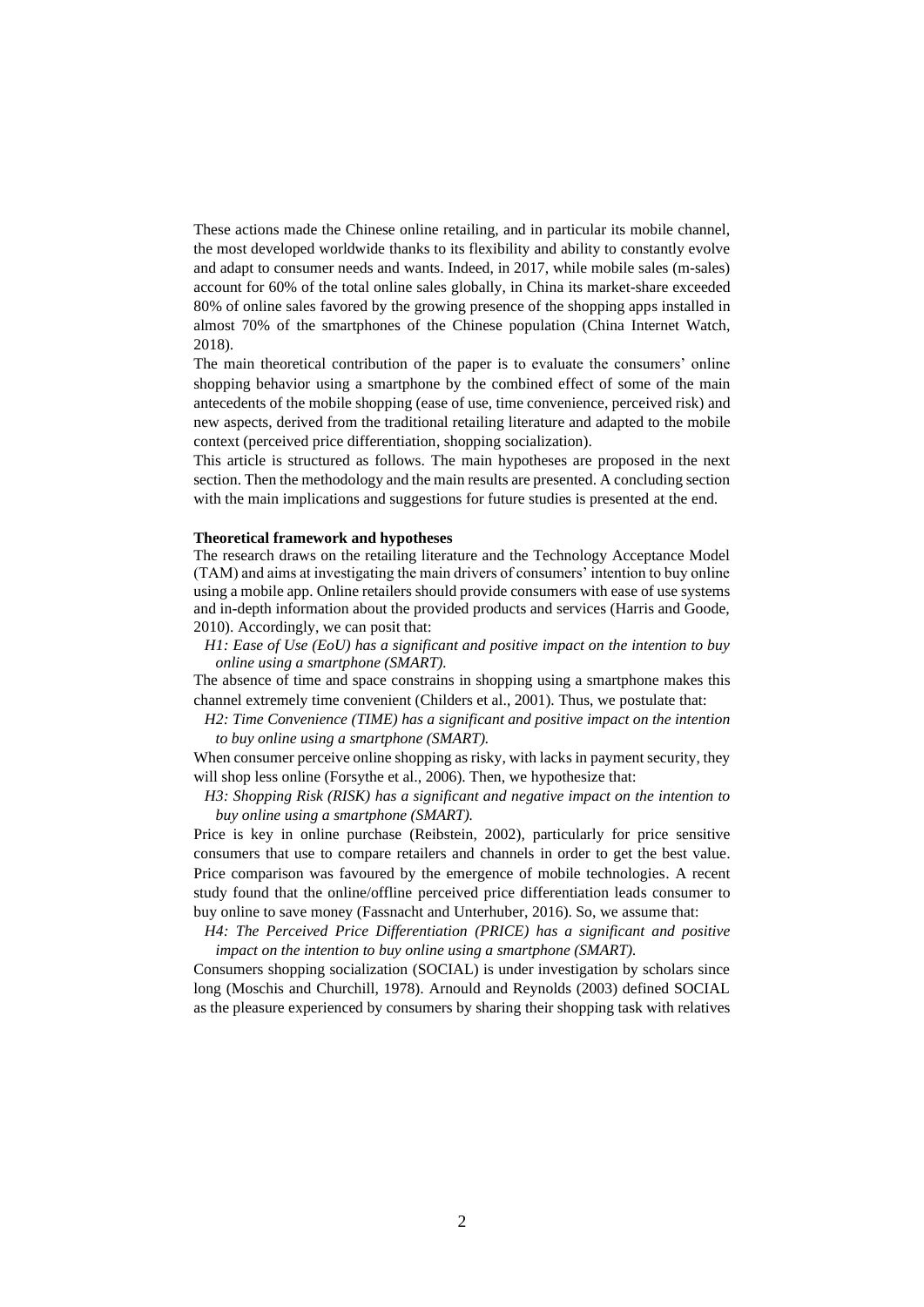and friends. The increasing adoption of digital technologies is opening up new opportunities for consumers that can nowadays socialize their shopping online through social networks. Accordingly, we postulate the following hypothesis:

*H5: Shopping socialization (SOCIAL) has a significant and positive impact on the intention to buy online using a smartphone (SMART).*

#### **Methodology**

To empirically investigate the above theoretical hypotheses, an online survey was designed on Survey Monkey and distributed through social networks. The questionnaire was translated in Chinese due to the low percentage of English speakers among the population. The questionnaire, pre-tested on a small sample of Chinese consumers in November 2018, was launched online in January 2019. In one week, 903 responses were collected. Responses with missing data were dropped from the dataset. The empirical analysis was performed on a total of 818 valid and completed questionnaires, is filled mainly by men (60.4% of respondents). Referring to the age of respondents, the sample is as follows: 38.8% are aged 18-24 years; 51.5% are aged 25- 35 years, 9.2% are aged 36-50 years and 0.6% of the sample is older than 50 years.

The determinant variable (BUYSMART: 4 items) was derived by Overby and Lee (2006). The Ease of Use construct (EoU: 3 items) was adapted from the original scale of Harris and Goode (2010). Time convenience (TIME: 2 items) was derived by Childers et at. (2001). The empirical analysis of Forsythe et al. (2006) was used to define Shopping Risk (RISK: 3 items). Perceived price differentiation (PRICE: 2 items) was measured based on the results of the study conducted by Fassnacht and Unterhuber (2016). Finally, Shopping Socialization (SOCIAL: 3 items) was adapted from the study of Arnould and Reynolds (2003). All items were measured using a 7 point-Likert scale.

## **Results**

The software Lisrel 8.80 was used to estimate the covariance-based structural equation model with the maximum likelihood method (CB-SEM) identified in the theoretical section. Table 1 shows that the value for *Average Variance Extracted* (AVE) and for *Composite Reliability* (CR) of the investigated constructs is higher than their cut-offs (0.5 for AVE and 0.7 for CR), except for the AVE of BUYSMART. Nevertheless, the discriminant validity is proved using the Fornell and Larcker criterion (1981): all the square root of each AVE in the diagonal (in bold) is higher than the correlation (offdiagonal) for each construct in the relevant rows and columns.

|  |  |  |  |  | Tab. 1 – Internal and External Validity of Constructs. |
|--|--|--|--|--|--------------------------------------------------------|
|--|--|--|--|--|--------------------------------------------------------|

| <b>Constructs</b>                                   |               |       | CR    | <b>Correlation Matrix</b> |       |       |       |       |       |
|-----------------------------------------------------|---------------|-------|-------|---------------------------|-------|-------|-------|-------|-------|
| Intention to buy using a smartphone <b>BUYSMART</b> |               | 0.483 |       | $0.835$ 0.695             |       |       |       |       |       |
| Ease of Use                                         | EoU           | 0.615 | 0.761 | 0.663                     | 0.784 |       |       |       |       |
| Time Convenience                                    | TIME          | 0.757 | 0.861 | 0.467                     | 0.507 | 0.870 |       |       |       |
| Price Convenience                                   | <b>PRICE</b>  | 0.581 | 0.735 | 0.667                     | 0.587 | 0.421 | 0.762 |       |       |
| <b>Shopping Risk</b>                                | <b>RISK</b>   | 0.526 | 0.768 | 0.372                     | 0.445 | 0.369 | 0.490 | 0.725 |       |
| <b>Shopping Socialization</b>                       | <b>SOCIAL</b> | 0.637 | 0.840 | 0.552                     | 0.465 | 0.351 | 0.470 | 0.463 | 0.798 |

The overall model fit can be considered enough good. Although the significant Satorra-Bentler Chi-Squared ( $\chi^2$ <sub>(109)</sub>=318.144), other indexes not as heavily influenced by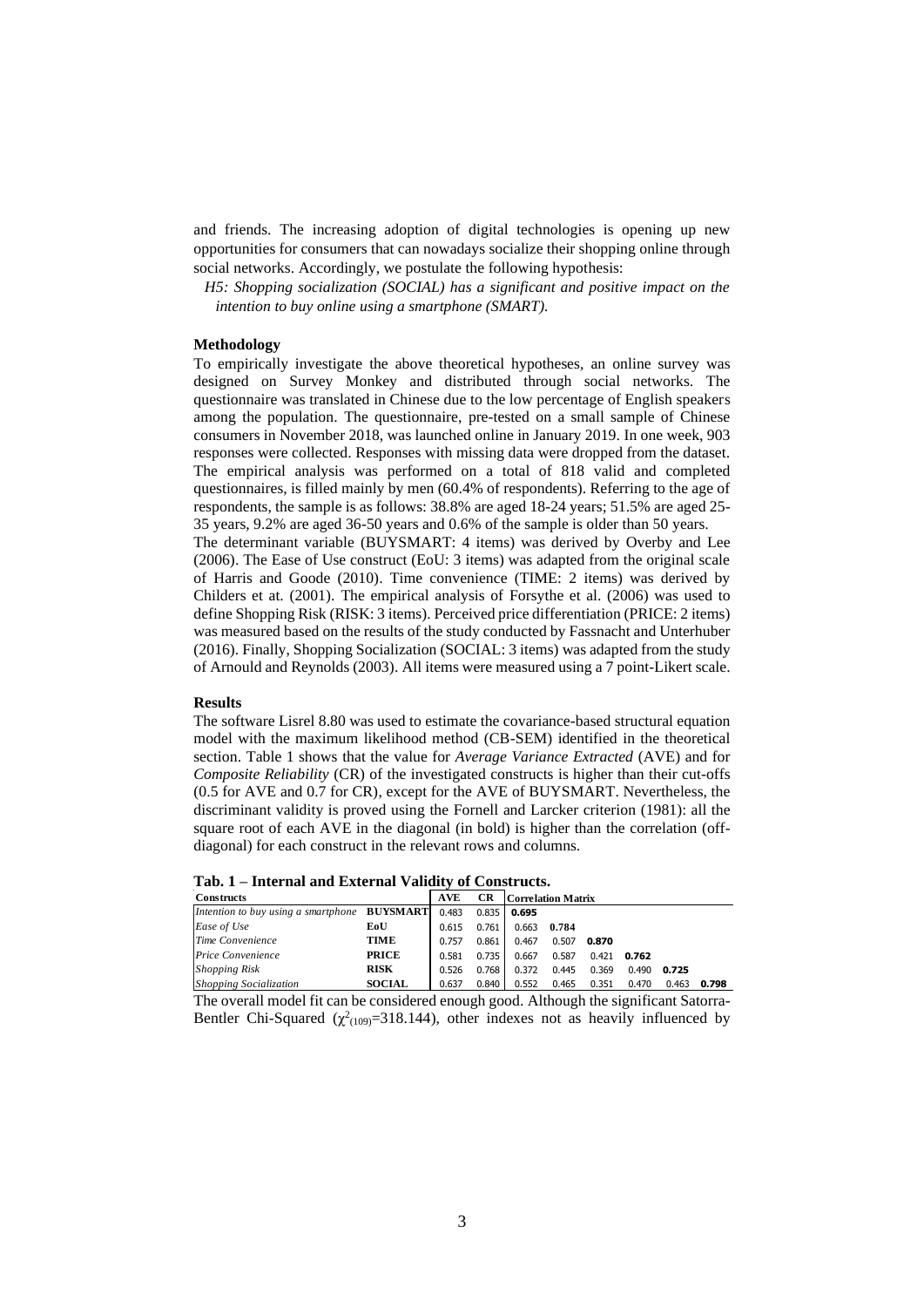sample size indicated a good overall fit such as for example the not-significant Test of Close Fit for the RMSEA that shows no particular multicollinearity problems  $(RMSEA = 0.486 - Test$  of Close Fit  $(RMSEA < 0.05)=0.630$ . No problems with residuals are proved by the good value of the Standardized RMR (0.035). Moreover, the main fit indexes show appreciable results higher than their cut-offs (Hu and Bentler, 1999), as follows: Goodness of Fit Index (GFI)=0.948; Comparative Fit Index (CFI)=0.983; Normed Fit Index (NFI)=0.974.

## **Fig. 1 – Results of the Structural Model.**



The structural model explains a large percentage of the variance of the intention to buy using a smartphone by Chinese people, being the  $R^2=0.607$ .

In line with the main literature, ease of use of mobile apps and convenience to buy with no time and space constraints have a positive impact on consumers' intention to buy using a smartphone, confirming our first and second hypotheses (H1:  $β=0.322*$ ; H2:  $0.112**$ ). Although with a weak significant effect, results confirm that when the mobile shopping task is considered as risky, the intention to buy online decreases (H3:  $\beta$ = -0.093\*\*\*). Interesting are the results concerning the perceived online/offline price differentiation; the opportunity to save money buying online resulted to be the main antecedent for mobile shopping intentions (H4:  $\beta$ = 0.373<sup>\*</sup>). Positive and significant is also the effect of shopping socialization on the intention to buy using a smartphone (H5:  $\beta$  = 0.228<sup>\*</sup>). Chinese appreciate the opportunity to socialize their shopping task and ask relatives, friends and followers suggestions on their shopping. Sex and age of the respondents were both found not significant.

#### **Conclusions and implications**

This paper contributes to the retailing literature exploring traditional and new drivers of Chinese consumers' intention to purchase through the mobile channel. The online Chinese retailing context is very peculiar due to the spread of multifunctional mobile apps that simultaneously act as social networks, online stores, payment methods, etc. Online commerce giants (e.g. Alibaba, JD, Taobao) are reshaping the retailing context making the online shopping an unique and engaging activity. Findings show that mobile